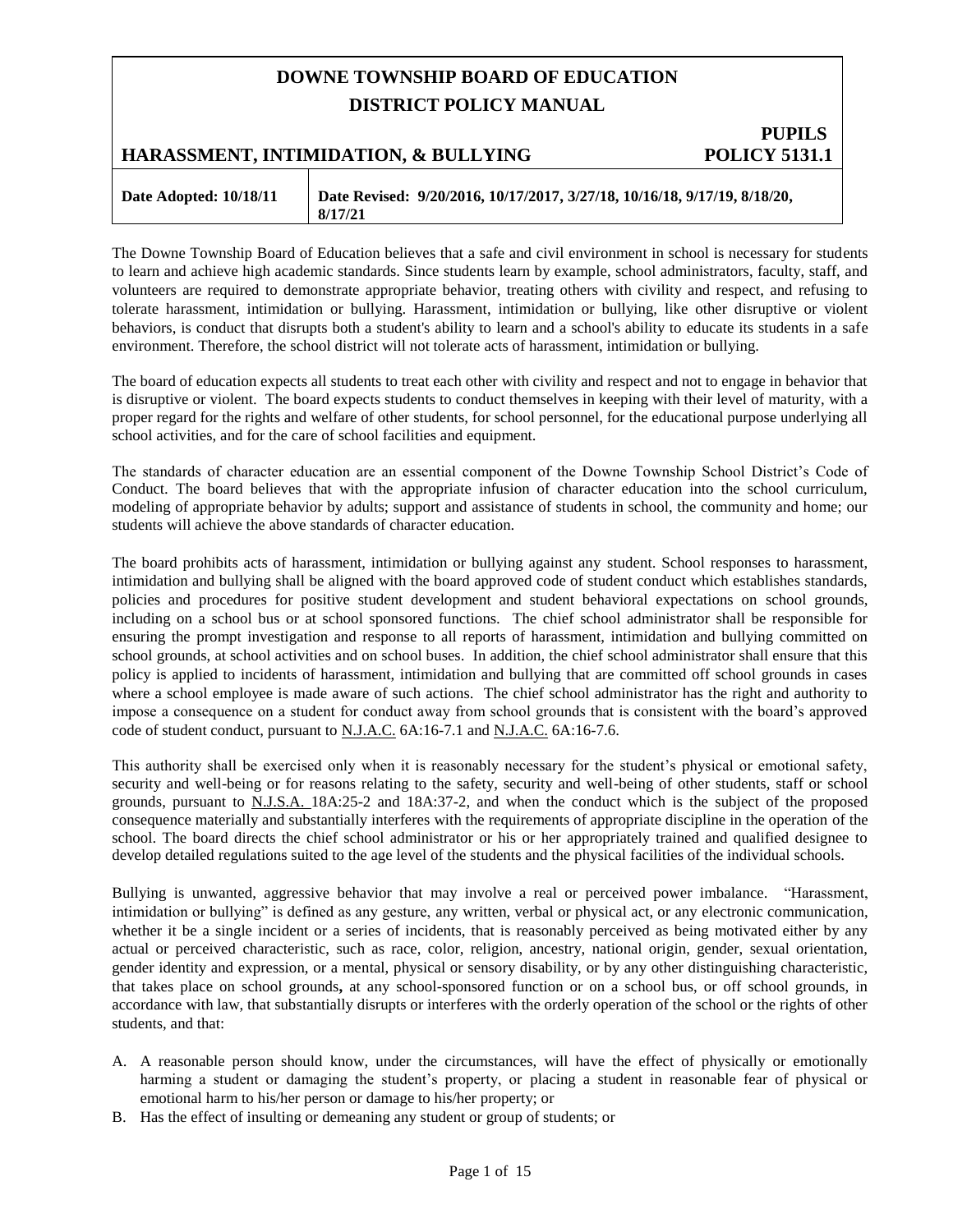C. Creates a hostile educational environment for the student by interfering with the student's education or by severely or pervasively causing physical or emotional harm to the student.

"Electronic communication" means a communication that is transmitted by means of an electronic device, including, but not limited to a telephone, cellular phone, computer, or pager.

### Consequences and Remedial Measures for Acts of Harassment, Intimidation or Bullying

### Students

Consequences and remedial measures for a student who commits an act of harassment, intimidation or bullying shall be varied and graded according to the nature of the behavior; the nature of the student's disability, if any and to the extent relevant; the developmental age of the student and the student's history of problem behaviors and performance. Consequences shall be consistent with the board approved code of student conduct and N.J.A.C. 6A:16-7. Consequences and remedial measures shall be designed to:

- A. Correct the problem behavior;
- B. Prevent another occurrence of the problem;
- C. Protect and provide support for the victim of the act; and
- D. Take corrective action for documented systemic problems related to harassment, intimidation or bullying.

Consequences and appropriate remedial actions for a student who commits an act of harassment, intimidation or bullying may range from positive behavioral interventions up to and including short and long-term suspension or expulsion, as permitted by law. The consequences and remedial measures may include, but are not limited to:

- A. Consequences
	- 1. Admonishment;
	- 2. Temporary removal from the classroom;
	- 3. Deprivation of privileges;
	- 4. Classroom or administrative detention;
	- 5. Referral to disciplinarian;
	- 6. In-school suspension during the school week or the weekend;
	- 7. After-school programs;
	- 8. Out-of-school suspension (short-term or long-term);
	- 9. Legal action; and
	- 10. Expulsion.

#### B. Remedial Measures

- 1. Personal
	- a. Restitution and restoration;
	- b. Mediation;
	- c. Peer support group;
	- d. Recommendations of a student behavior or ethics council;
	- e. Corrective instruction or other relevant learning or service experience;
	- f. Supportive student interventions, including participation of the intervention and referral services team;
	- g. Behavioral assessment or evaluation, including, but not limited to, a referral to the child study team, as appropriate;
	- h. Behavioral management plan, with benchmarks that are closely monitored;
	- i. Assignment of leadership responsibilities (e.g., hallway or bus monitor);
	- j. Involvement of school disciplinarian;
	- k. Student counseling;
	- l. Parent conferences;
	- m. Student treatment; or
	- n. Student therapy.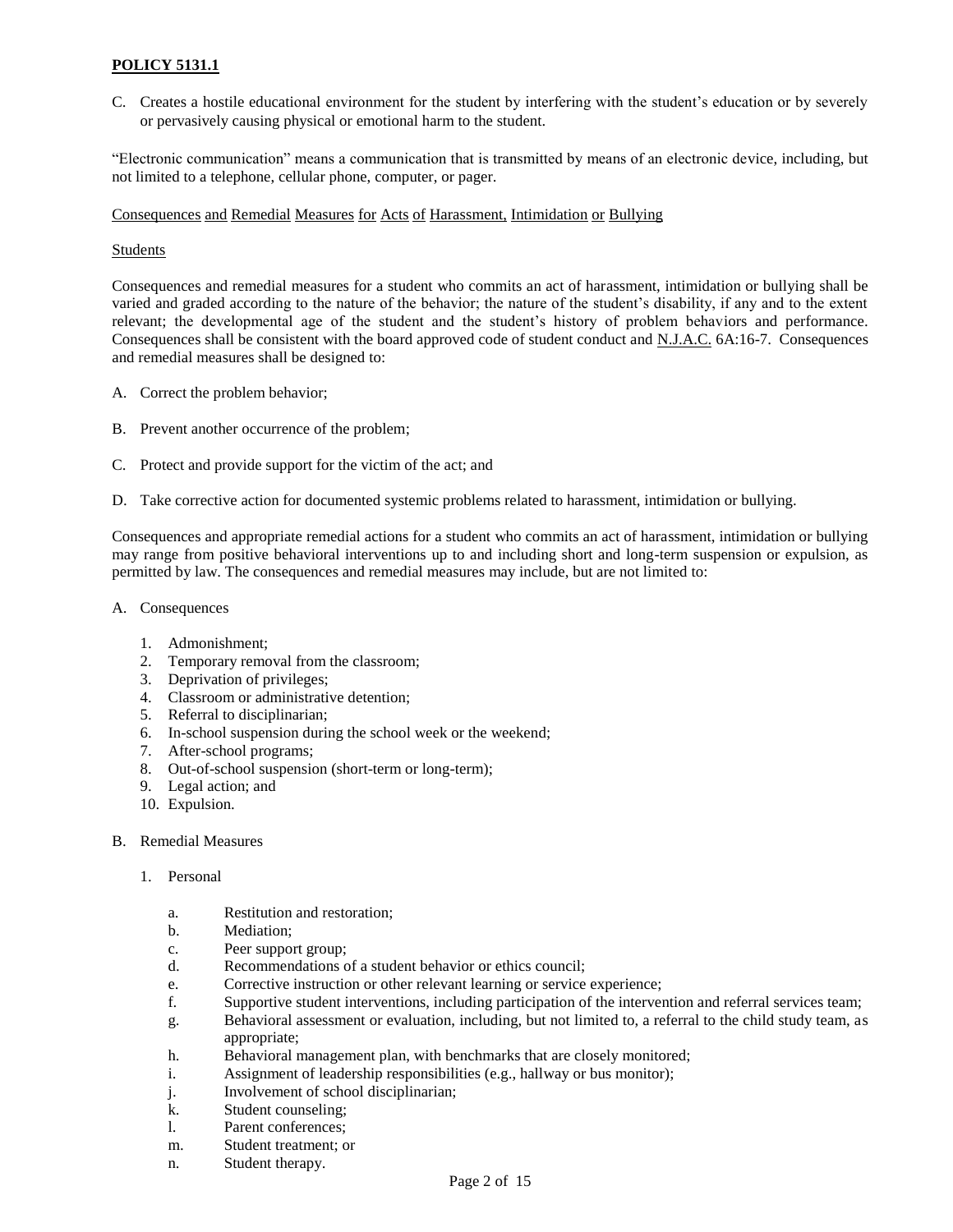- 2. Environmental (Classroom, School Building or School District)
	- a. School and community surveys or other strategies for determining the conditions contributing to harassment, intimidation or bullying;
	- b. School culture change;
	- c. School climate improvement;
	- d. Adoption of research-based, systemic bullying prevention programs;
	- e. School policy and procedures revisions;
	- f. Modifications of schedules;
	- g. Adjustments in hallway traffic;
	- h. Modifications in student routes or patterns traveling to and from school;
	- i. Supervision of students before and after school, including school transportation;
	- j. Targeted use of monitors (e.g., hallway, cafeteria, locker room, playground, school perimeter, bus);
	- k. Teacher aides;
	- l. Small or large group presentations for fully addressing the behaviors and the responses to the behaviors;
	- m. General professional development programs for certificated and non-certificated staff;
	- n. Professional development plans for involved staff;
	- o. Disciplinary action for school staff who contributed to the problem;
	- p. Supportive institutional interventions, including participation of the intervention and referral services team;
	- q. Parent conferences;
	- r. Family counseling;
	- s. Involvement of parent-teacher organizations;

Classified students are subject to the same disciplinary procedures as nondisabled students and may be disciplined in accordance with their IEP. However, before disciplining a classified student, it must be determined that:

A. The student's behavior is not primarily caused by his/her educational disability;

B. The program that is being provided meets the student's needs.

#### Staff

Consequences and appropriate remedial actions for any staff member who commits an act of harassment, intimidation or bullying may range from positive behavioral interventions up to disciplinary charges which could result in suspension or termination. The consequences and remedial measures may include, but are not limited to:

#### A. Consequences

- 1. Admonishment;
- 2. Temporary removal from the classroom;
- 3. Deprivation of privileges;
- 4. Referral to disciplinarian;
- 5. Withholding of Increment
- 6. Suspension;
- 7. Legal action; and
- 8. Termination

### B. Remedial Measures

### 1. Personal

- a. Restitution and restoration;
- b. Mediation;
- c. Support group;
- d. Recommendations of behavior or ethics council;
- e. Corrective action plan;
- f. Behavioral assessment or evaluation;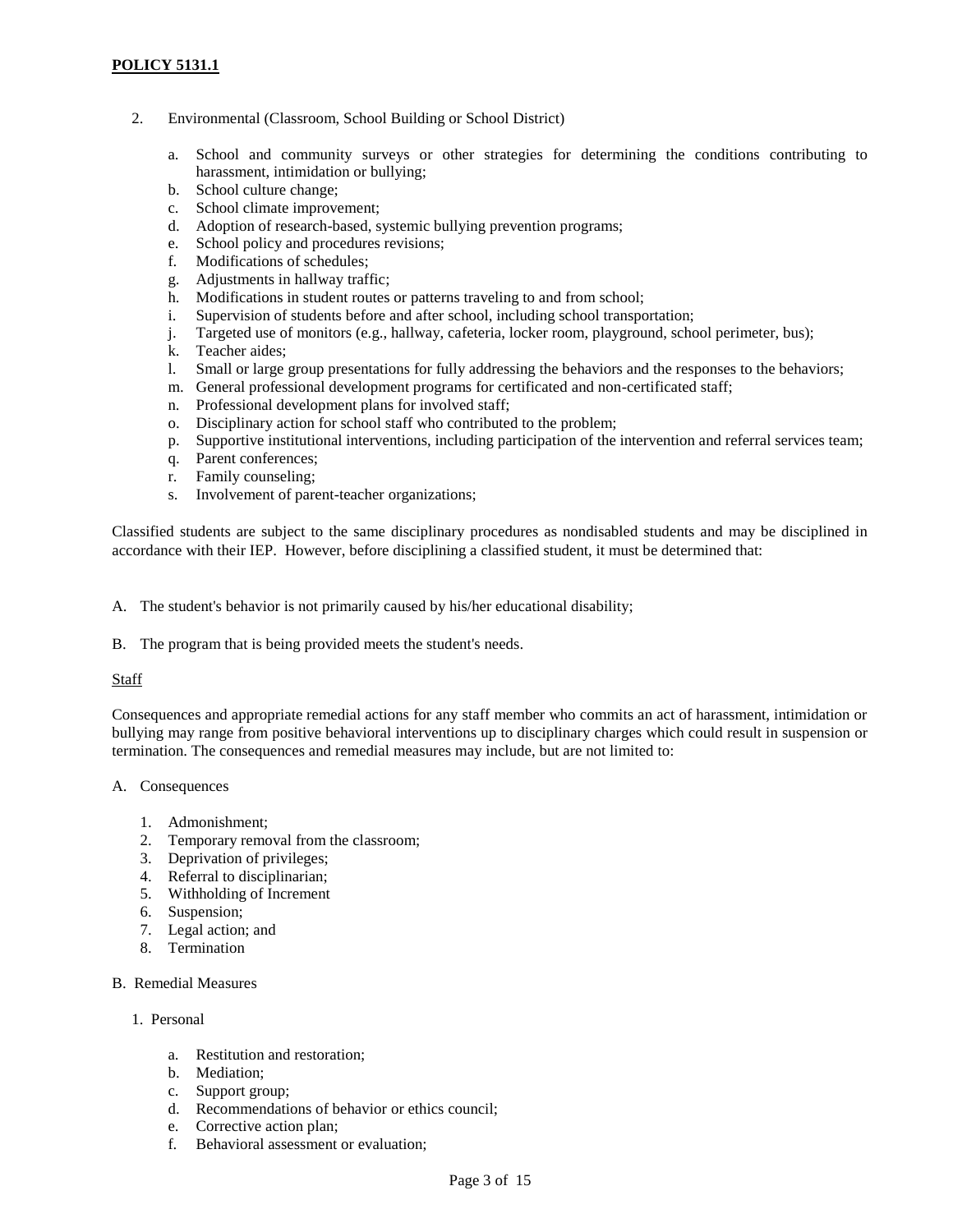- g. Behavioral management plan, with benchmarks that are closely monitored;
- h. Involvement of school disciplinarian;
- i. Counseling;
- j. Conferences;
- k. Treatment; or
- l. Therapy.

2. Environmental (Classroom, School Building or School District)

- a. School and community surveys or other strategies for determining the conditions contributing to harassment, intimidation or bullying;
- b. School culture change;
- c. School climate improvement;
- d. Adoption of research-based, systemic bullying prevention programs;
- e. School policy and procedures revisions;<br>f. Modifications of schedules:
- Modifications of schedules;
- g. Supervision;
- h Small or large group presentations for fully addressing the behaviors and the responses to the behaviors;
- i. General professional development programs for certificated and non-certificated staff;
- j Professional development plans for involved staff;
- k Disciplinary action;
- l. Supportive institutional interventions, including participation of the intervention and referral services team;
- m. Conferences;
- n. Counseling;

### Reporting Harassment, Intimidation and Bullying Behavior

The chief school administrator, principal and/or their designee shall be responsible for receiving complaints alleging violations of this policy.

The board shall allow reports to be anonymous, but no formal disciplinary action shall be based solely on an anonymous report. Any school employee, board member, contracted service provider, student, visitor or volunteer who has witnessed, or has reliable information that a student has been subject to harassment, intimidation or bullying, must report the incident to the building principal or his/her designee.

The following procedures shall apply to the reporting of incidents of harassment, intimidation and bullying:

- A. All acts of harassment, intimidation, or bullying shall be reported verbally to the school principal on the same day when the school employee or contracted service provider witnessed or received reliable information regarding any such incident;
- B. The principal shall inform the parents or guardians of all students involved in the alleged incident, and may discuss, as appropriate, the availability of counseling and other intervention services; and
- C. All acts of harassment, intimidation, or bullying shall be reported in writing to the school principal within two school days of when the school employee or contracted service provider witnessed or received reliable information that a student had been subject to harassment, intimidation, or bullying.

A board member, school employee, contracted service provider, student or volunteer who has witnessed, or has reliable information that a student has been subject to, harassment, intimidation or bullying shall report the incident to the building principal and any appropriate school official, or to any school administrator or safe schools resource officer, who shall immediately initiate the school district's procedures concerning school bullying.

A board member or a school employee who promptly reports an incident of harassment, intimidation or bullying, to the appropriate school official designated by the school district's policy, or to any school administrator or safe schools resource officer, and who makes this report in compliance with the procedures in this policy, shall be immune from a cause of action for damages arising from any failure to remedy the reported incident.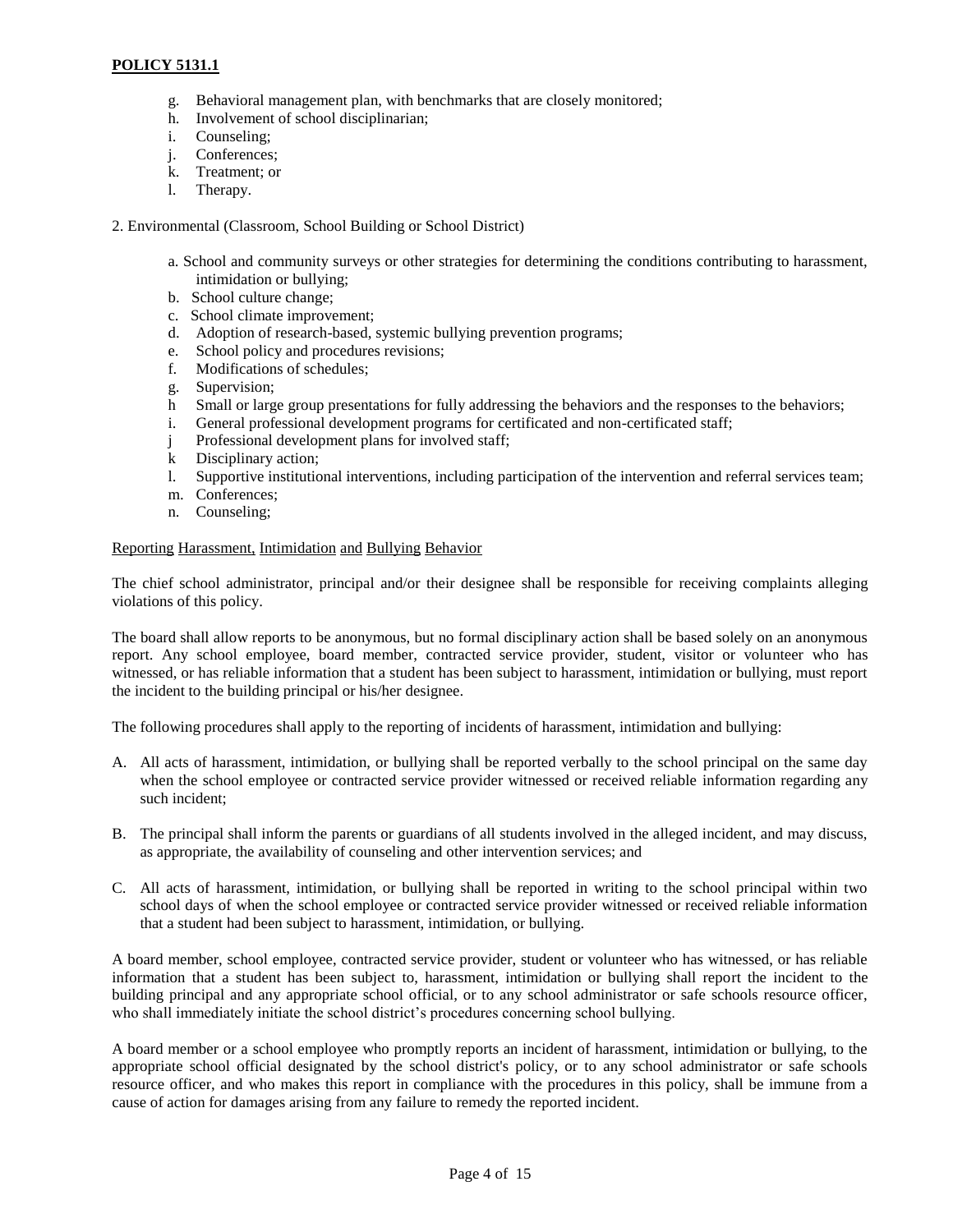A school administrator who receives a report of harassment, intimidation, or bullying from a district employee, and fails to initiate or conduct an investigation, or who should have known of an incident of harassment, intimidation, or bullying and fails to take sufficient action to minimize or eliminate the harassment, intimidation, or bullying, may be subject to disciplinary action.

The school administrator shall take into account the circumstances of the incident when providing notification to parents and guardians of all student involved in the reported harassment, intimidation, or bullying incident. The circumstances of the incident shall be considered conveying the nature of the incident, including the actual or perceived protected category motivating the alleged offense.

### District Anti-Bullying Coordinator

The chief school administrator shall appoint a district anti-bullying coordinator. The chief school administrator shall make every effort to appoint an employee of the school district to this position. The district anti-bullying coordinator shall:

- A. Be responsible for coordinating and strengthening the school district's policies to prevent, identify, and address harassment, intimidation, and bullying of students;
- B. Collaborate with school anti-bullying specialists in the district, the board of education, and the chief school administrator to prevent, identify, and respond to harassment, intimidation, and bullying of students in the district;
- C. Provide data, in collaboration with the chief school administrator, to the Department of Education regarding harassment, intimidation, and bullying of students; and
- D. Execute such other duties related to school harassment, intimidation, and bullying as requested by the chief school administrator.

The district anti-bullying coordinator shall meet at least twice a school year with the school anti-bullying specialists in the district to discuss and strengthen procedures and policies to prevent, identify, and address harassment, intimidation, and bullying in the district.

#### School Anti-Bullying Specialist

The principal in each school shall appoint a school anti-bullying specialist. When a school guidance counselor, school psychologist, or another individual similarly trained is currently employed in the school, the principal shall appoint that individual to be the school anti-bullying specialist. If no individual meeting these criteria is currently employed in the school, the principal shall appoint a school anti-bullying specialist from currently employed school personnel. The school anti-bullying specialist shall:

- A. Chair the school safety team;
- B. Lead the investigation of incidents of harassment, intimidation, and bullying in the school; and
- C. Act as the primary school official responsible for preventing, identifying, and addressing incidents of harassment, intimidation, and bullying in the school.

#### School Safety/School Climate Team

The district shall form a school safety/school climate team in each school to develop, foster, and maintain a positive school climate by focusing on the on-going, systemic process and practices in the school and to address school climate issues such as harassment, intimidation, or bullying. The school safety/school climate team shall meet at least two times per school year.

The school safety/school climate team shall be appointed by the principal and consist of the principal or his or her designee who, if possible, shall be a senior administrator; a teacher in the school; the school anti-bullying specialist; a parent of a student in the school; and other members to be determined by the principal. The school anti-bullying specialist shall serve as the chair of the school safety team.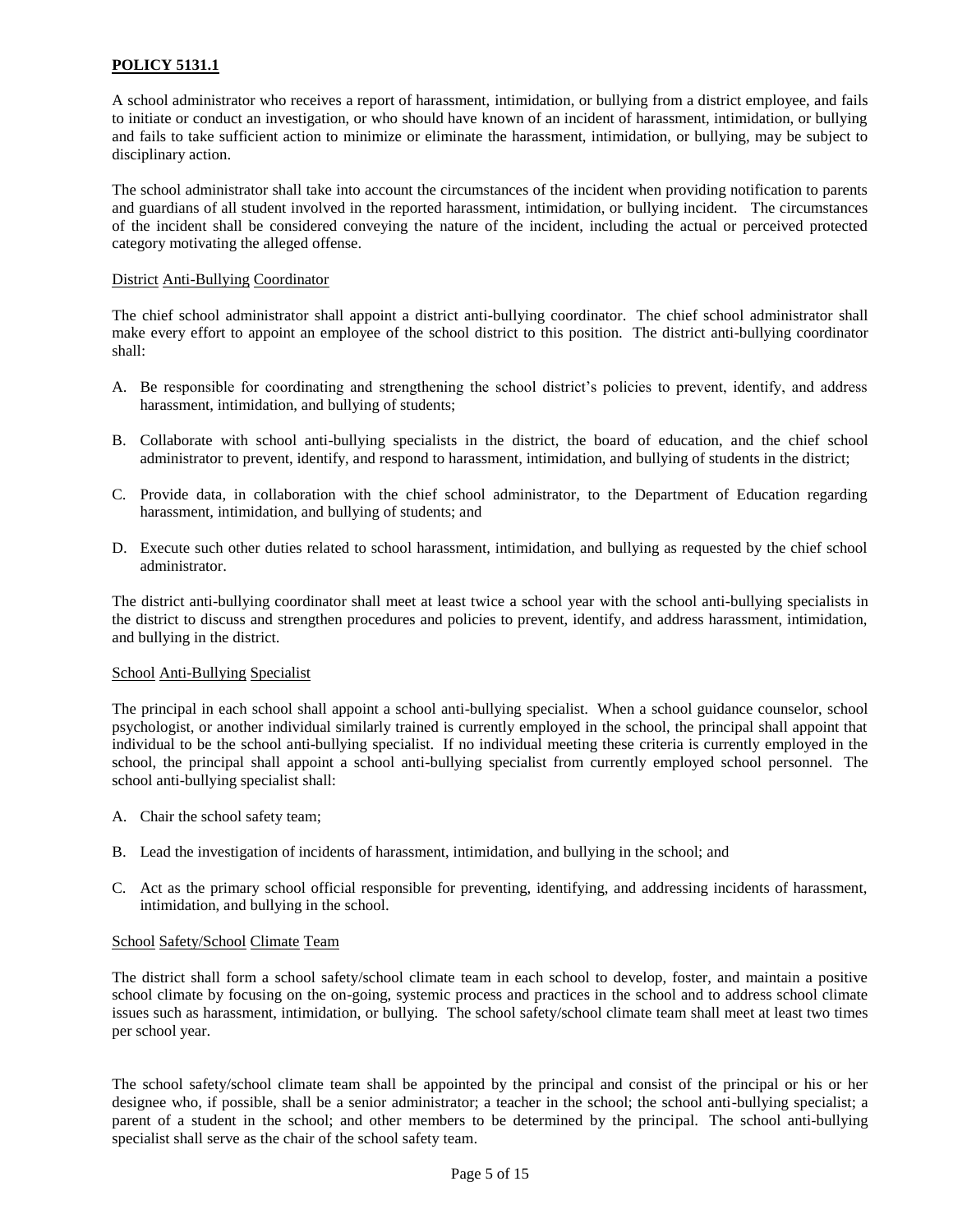The school safety team shall:

- A. Receive any complaints of harassment, intimidation, or bullying of students that have been reported to the principal;
- B. Receive copies of any report prepared after an investigation of an incident of harassment, intimidation, or bullying;
- C. Identify and address patterns of harassment, intimidation, or bullying of students in the school;
- D. Review and strengthen school climate and the policies of the school in order to prevent and address harassment, intimidation, or bullying of students;
- E. Educate the community, including students, teachers, administrative staff, and parents, to prevent and address harassment, intimidation, or bullying of students;
- F. Participate in the training required pursuant to the provisions of (N.J.S.A.18A:37-13 et seq.) and other training which the principal or the district anti-bullying coordinator may request;
- G. Collaborate with the district anti-bullying coordinator in the collection of district-wide data and in the development of district policies to prevent and address harassment, intimidation, or bullying of students; and
- H. Execute such other duties related to harassment, intimidation, and bullying as requested by the principal or district anti-bullying coordinator.

A parent shall be on the school safety/school climate team only in regard to general school climate issues and shall not participate in activities that may compromise a student's confidentiality. Other members of the school safety/school climate team who are not authorized to access student records (see board policy 5125 Student Records) shall be on the team only in regard to general school climate issues and shall not participate in activities that may compromise a student's confidentiality.

### Investigating Reported Harassment, Intimidation and Bullying

To protect the victim, the chief school administrator shall take into account the circumstances of the incident when communicating with parents/guardians and when following the investigation procedures.

The principal, or his or her designee, in consultation with the anti-bullying specialist, shall make a preliminary determination prior to initiating an investigation, as to whether a reported incident or complaint, assuming all facts presented are true, is a report that qualifies as harassment, intimidation and bullying according to the law (within the scope of N.J.S.A. 18A:37-14).

If the principal, or his or her designee, in consultation with the anti-bullying specialist, determines that the incident or complaint is a report outside the scope of the law (N.J.S.A. 18A:37-14) and does not qualify as harassment, intimidation and bullying, this determination may be appealed to the board of education according to the appeal process detailed below, The determination of the board may be appealed to the commissioner of education in accordance with law (N.J.A.C. 6A:3).

When the principal, or his or her designee, in consultation with the anti-bullying specialist, determines that the reported incident qualifies as harassment, intimidation and bullying, the report shall be investigated promptly and in accordance with law and the following procedures:

- A. All investigations shall be thorough and complete, and documented in writing, and shall include, but not be limited to:
	- 1. Taking of statements from victims, witnesses and accused;
	- 2. Careful examination of the facts;
	- 3. Support for the victim; and
	- 4. Determination if alleged act constitutes a violation of this policy.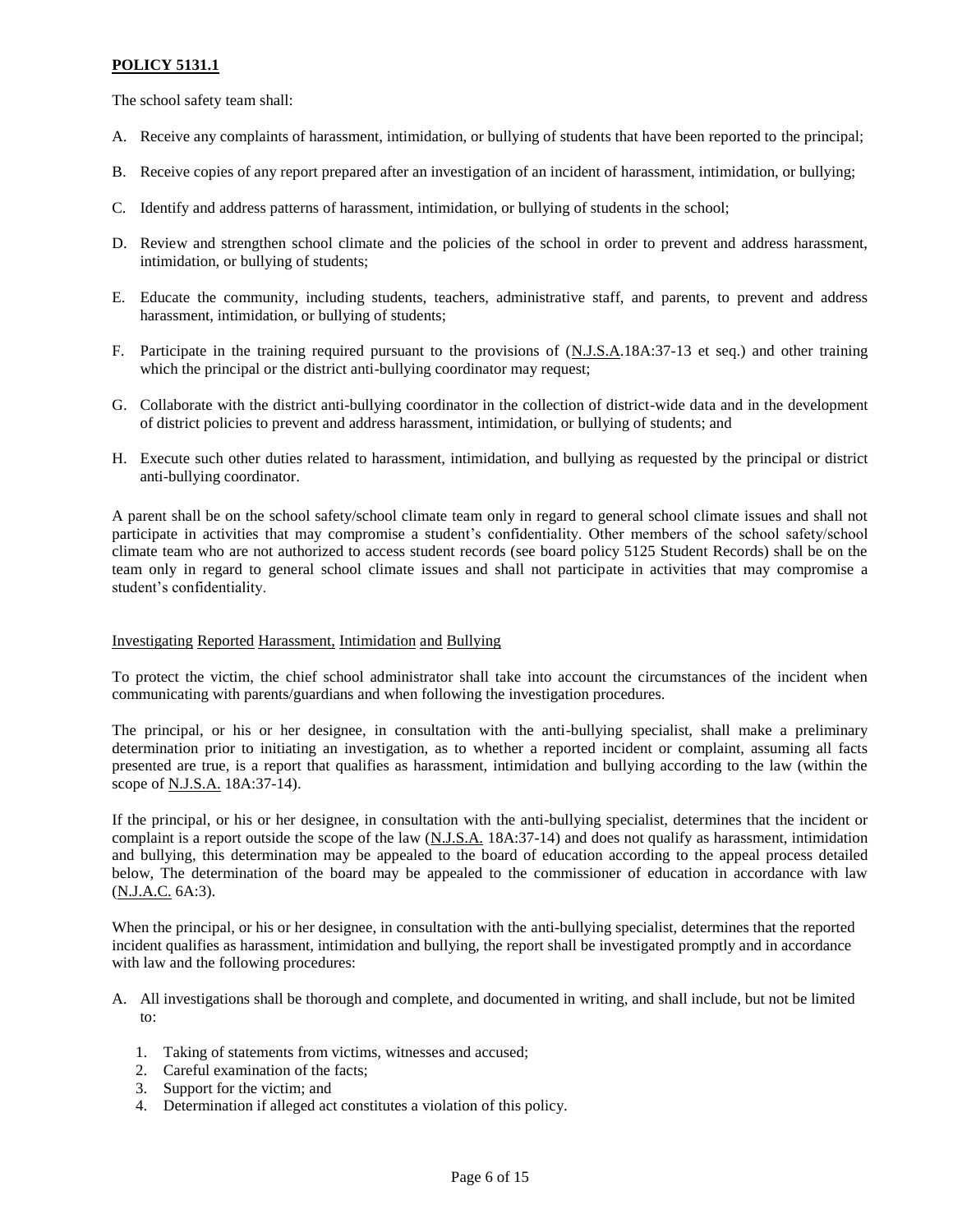- B. The investigation shall be initiated by the principal or the principal's designee within one school day of the report of the incident and shall be conducted by a school anti-bullying specialist. The principal may appoint additional personnel who are not school anti-bullying specialists to assist in the investigation.
- C. The investigation shall be completed as soon as possible, but not later than 10 school days from the date of the written report of the incident of harassment, intimidation, or bullying. In the event that there is information relative to the investigation that is anticipated but not yet received by the end of the 10-day period, the school anti-bullying specialist may amend the original report of the results of the investigation to reflect the information.
- D. The results of the investigation shall be reported to the chief school administrator within two school days of the completion of the investigation, and in accordance with law and board policy. The chief school administrator may initiate intervention services, establish training programs to reduce harassment, intimidation, or bullying and enhance school climate, impose discipline, order counseling as a result of the findings of the investigation, or take or recommend other appropriate action.
- E. The results of each investigation shall be reported to the board of education no later than the date of the next board meeting following the completion of the investigation, and include:
	- 1. Any services provided;
	- 2. Training established;
	- 3. Discipline imposed; or
	- 4. Other action taken or recommended by the chief school administrator.
- F. The chief school administrator or his or her designee shall ensure that parents or guardians of the students who are parties to the investigation shall receive information about the investigation. This information shall be provided in writing within 5 school days after the results of the investigation are reported to the board and include:
	- 1. The nature of the investigation;
	- 2. Whether the district found evidence of harassment, intimidation, or bullying; or
	- 3. Whether discipline was imposed or services provided to address the incident of harassment, intimidation, or bullying.
- G. Investigations of complaints concerning adult conduct shall not be investigated by a member of the same bargaining unit as the individual who is the subject of the investigation.

#### Range of Ways to Respond to Harassment, Intimidation or Bullying

The board of education recognizes that some acts of harassment, intimidation or bullying may be isolated incidents requiring that the school officials respond appropriately to the individuals committing the acts and provide support programs for victims. Other acts may be so serious or parts of a larger pattern of harassment, intimidation or bullying that they require a response either at the classroom, school building or school district levels or by law enforcement officials.

In considering whether a response beyond the individual is appropriate, the administrator shall consider the nature and circumstances of the act, the degree of harm, the nature and severity of the behavior, past incidences or past or continuing patterns of behavior, and the context in which the alleged incident(s) occurred. Institutional (i.e., classroom; school building; school district) responses include:

- A. School and community surveys;
- B. Mailings;
- C. Focus groups;
- D. Adoption of research-based bullying prevention program models;
- E. Training for certificated and non-certificated staff;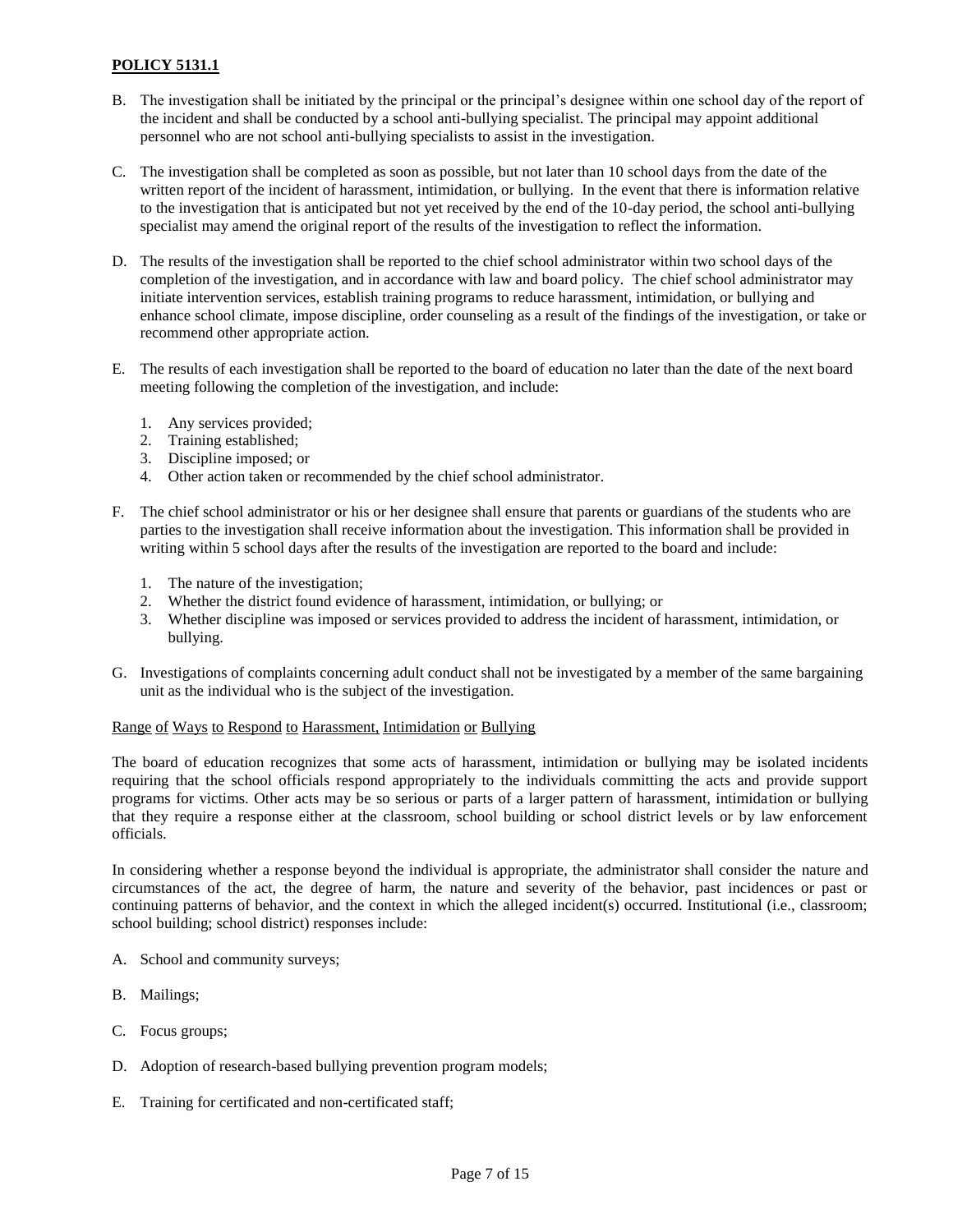- F. Participation of parents and other community members and organizations;
- G. Small or large group presentations for staff, students, and the community for fully addressing a positive school climate and culture as well as the issues surrounding harassment, intimidation and bullying in the school community; and
- H. The involvement of law enforcement officers, including school resource officers.

For every incident of harassment, intimidation or bullying, the district shall respond to the individual who committed the act. Responses may include:

- A. Individual responses can include positive behavioral interventions (e.g., peer mentoring, short-term counseling, life skills groups) and punitive actions (e.g., detention, in-school or out-of-school suspension, expulsion);
- B. Classroom responses can include class discussions about an incident of harassment, intimidation or bullying, role plays, research projects, observing and discussing audio-visual materials on these subjects and skill-building lessons in courtesy, tolerance, assertiveness and conflict management;
- C. School responses can include theme days, learning station programs, parent programs and information disseminated to students and parents, such as fact sheets or newsletters explaining acceptable uses of electronic and wireless communication devices;
- D. District-wide responses can include community involvement in policy review and development, professional development programs, adoption of curricula and school-wide programs and coordination with community-based organizations (e.g., mental health; health services; health facilities; law enforcement; faith-based).

The range of ways in which the school shall respond once an incident of harassment, intimidation or bullying is identified shall be defined by the principal in conjunction with the school anti-bullying specialist, and shall include an appropriate combination of counseling, support services, intervention services, and other programs as defined by the commissioner.

#### Retaliation and Reprisal Prohibited

The board prohibits reprisal or retaliation or false accusation against any person who witnesses and/or reports an act of harassment, intimidation or bullying by any student, school employee, board member, contracted service provider, visitor or volunteer. The consequence and appropriate remedial action for a person who engages in reprisal or retaliation or false accusation shall be determined by the chief school administrator and/or principal or their designee after consideration of the nature, severity and circumstances of the act, in accordance with case law and board policies and procedures.

Any act of retaliation or reprisal or false accusation against any person who reports an act of harassment, intimidation or bullying shall not be tolerated. Any student, school employee, board member, contracted service provider, volunteer or visitor who engages in the act of retaliation or reprisal or who falsely accuses another shall be subjected to consequence and appropriate remedial action. In cases where any state or federal law has allegedly been violated, the local law enforcement agency shall be notified.

A. Students

The consequences and appropriate remedial action for a student found to have engaged in retaliation, reprisal and/or falsely accused another as a means of harassment, intimidation or bullying shall be varied and graded according to

the nature of the behavior, the developmental age of the student and the student's history of problem behaviors and performance, and shall be consistent with this policy. Consequences may include positive behavioral interventions, notification of the parents/guardians, up to and including short or long-term suspension or expulsion, as permitted by law;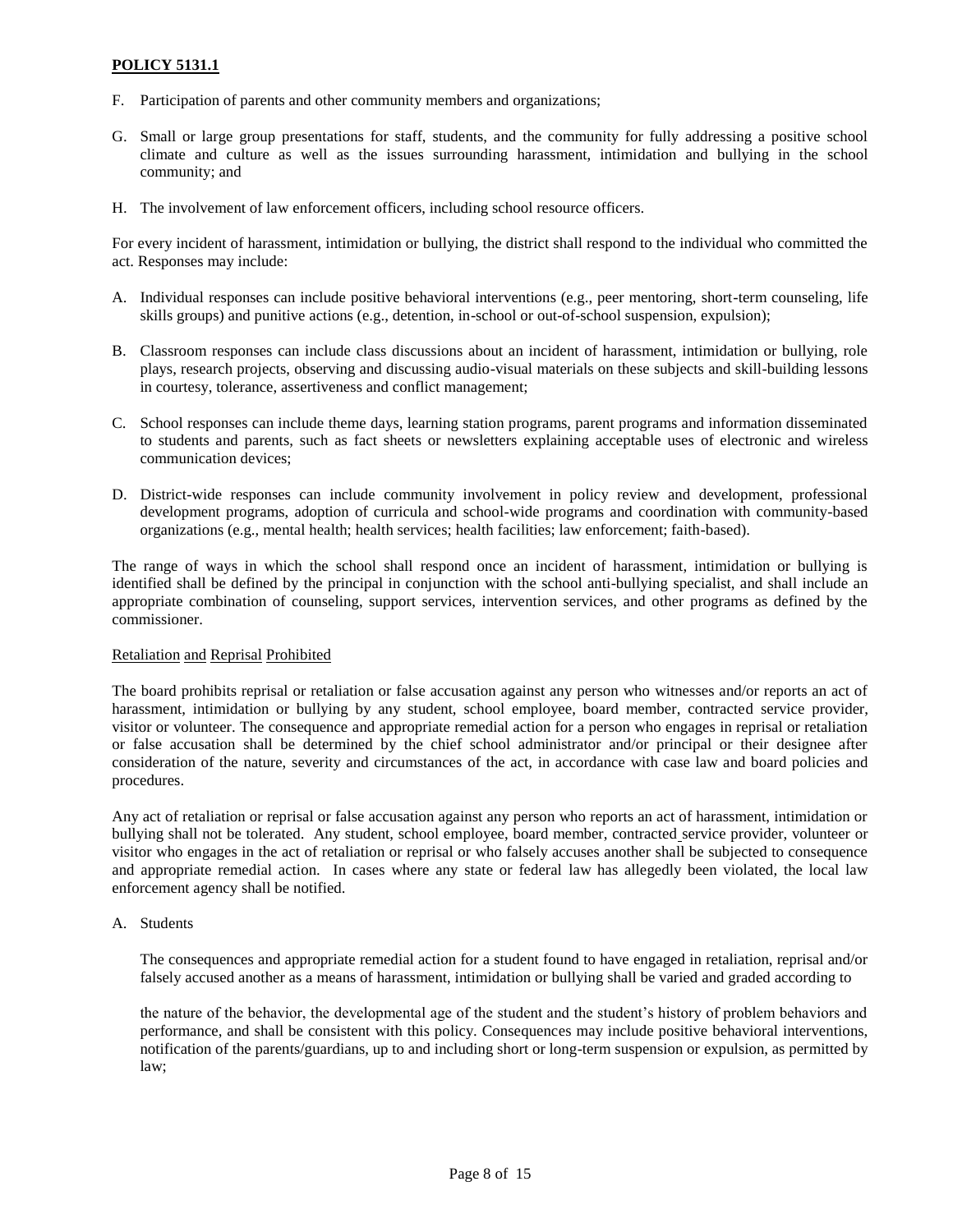B. School Employees

Consequences and appropriate remedial action for a school employee found to have engaged in retaliation, reprisal and/or falsely accused another as a means of harassment, intimidation or bullying shall be determined in accordance with district policies, procedures and agreements, up to and including suspension or dismissal from service;

C. Board Members

Consequences and appropriate remedial action for a board member found to have committed an act of harassment, intimidation, or bullying; or found to have engaged in retaliation, reprisal and/or falsely accused another as a means of harassment, intimidation or bullying shall be determined in accordance with district policies, procedures and agreements, up to and including a public sanction or filed ethics charges;

D. Visitors, Volunteers, Contracted Service Providers, and All Other Persons

Consequences and appropriate remedial action for a visitor, volunteer, contracted service providers and all other persons found to have engaged in harassment, intimidation or bullying; or engaged in retaliation, reprisal and/or falsely accused another as a means of harassment, intimidation or bullying shall be determined by the chief school administrator after consideration of the nature, severity and circumstances of the act, including reports to appropriate law enforcement officials.

Consequences and remediation for students, employees, board members, visitors, volunteers, and contracted service providers, engaging in harassment, intimidation or bullying or engaged in retaliation, reprisal and/or false accusations may include the following:

### A. Consequences

- 1. Admonishment;
- 2. Temporary removal from the classroom or school;
- 3. Deprivation of privileges
- 4. Prohibited from access to the school facilities (visitors, vendors, board members, all other people);
- 5. Classroom or administrative detention;
- 6. Referral to disciplinarian;
- 7. In-school suspension during the school week or the weekend;
- 8. After-school programs;
- 9. Out-of-school suspension (short-term or long-term);
- 10. Legal action;
- 11. Withholding of Increment;
- 12. Suspension;
- 13. Expulsion;
- 14. Termination;
- 15. Termination of service agreements or contracts (vendors, volunteers);
- 16. Public sanction (board members);
- 17. Ethics charges (some administrators, board members).

#### B. Remedial Measures

- 1. Personal
	- a. Restitution and restoration;
	- b. Mediation;
	- c. Peer support group;
	- d. Recommendations of a student behavior or ethics council;
	- e. Corrective instruction or other relevant learning or service experience;
	- f. Supportive student interventions, including participation of the intervention and referral services team;
	- g. Behavioral assessment or evaluation, including, but not limited to, a referral to the child study team, as appropriate;
	- h. Behavioral management plan, with benchmarks that are closely monitored;
	- i. Assignment of leadership responsibilities (e.g., hallway or bus monitor);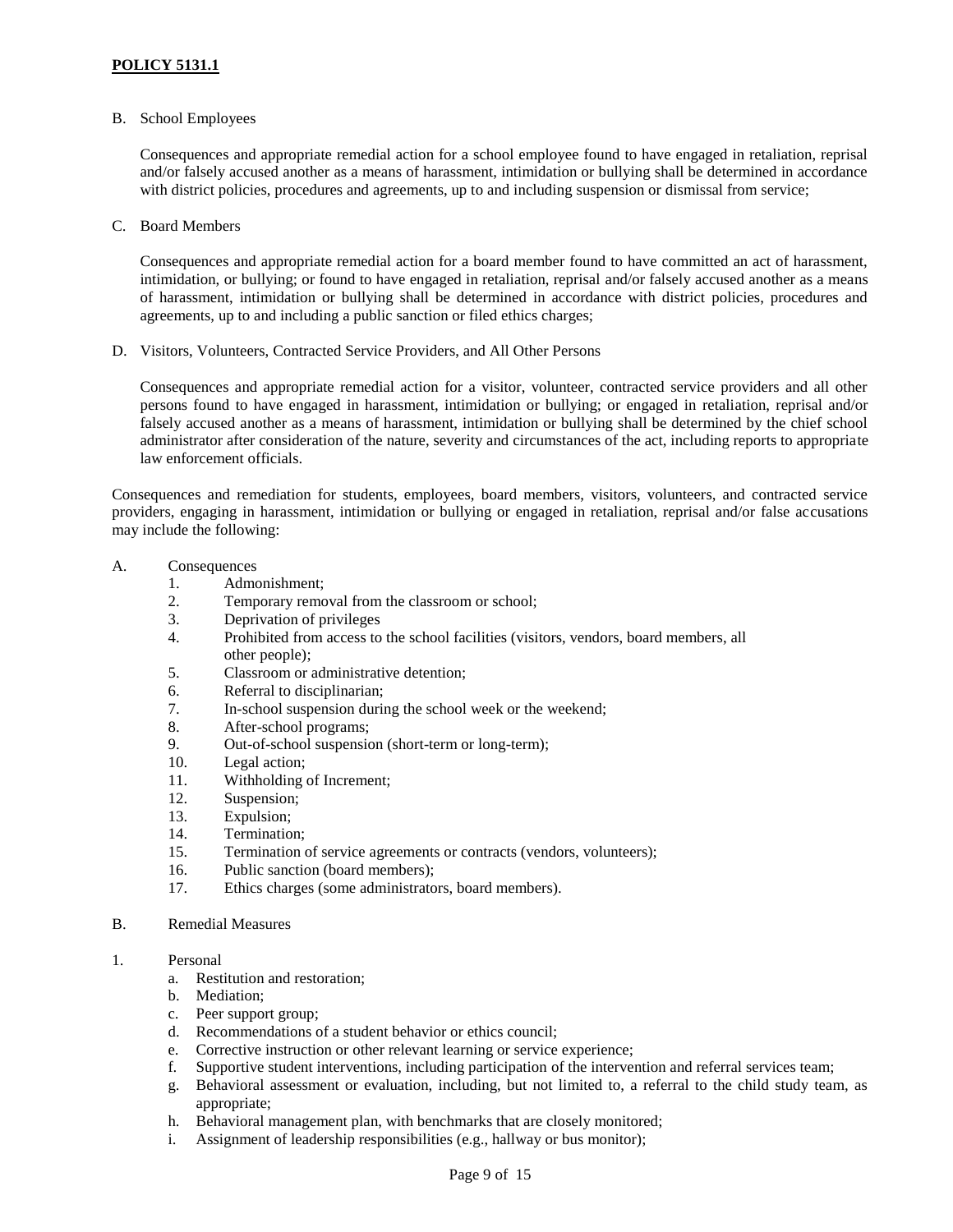- j. Involvement of school disciplinarian;
- k. Counseling;
- l. Conferences;
- m. Treatment; or
- n. Therapy.
- 2. Environmental (Classroom, School Building or School District)
	- a. School and community surveys or other strategies for determining the conditions contributing to harassment, intimidation or bullying;
	- b. School culture change;
	- c. School climate improvement;
	- d. Adoption of research-based, systemic bullying prevention programs;
	- e. School policy and procedures revisions;
	- f. Modifications of schedules;
	- g. Supervision;
	- h. Small or large group presentations for fully addressing the behaviors and the responses to the behaviors;
	- i. General professional development programs for certificated and non-certificated staff;
	- j. Professional development plans for involved staff;
	- k. Disciplinary action;
	- l. Supportive institutional interventions, including participation of the intervention and referral services team;
	- m. Conferences;
	- n. Counseling;

### Appeal Process

The parent or guardian may request a hearing before the board after receiving the information from the chief school administrator regarding the investigation. The hearing shall be held within 10 days of the request. The board shall meet in executive session for the hearing to protect the confidentiality of the students. At the hearing the board may hear from the school anti-bullying specialist about the incident, recommendations for discipline or services, and any programs instituted to reduce such incidents.

At the next board of education meeting following its receipt of the report, the board shall issue a decision, in writing, to affirm, reject, or modify the chief school administrator's decision. The board's decision may be appealed to the Commissioner of Education, in accordance with law, no later than the 90 days after the issuance of the board's decision.

A parent, student, guardian, or organization may file a complaint with the Division on Civil Rights within 180 days of the occurrence of any incident of harassment, intimidation, or bullying based on membership in a protected group as enumerated in the "Law Against Discrimination."

### Approved Private Schools For Students With Disabilities (PSSDs)

The board is committed to ensuring that all district students that require placement in approved private schools for students with disabilities (PSSD) have the safe and civil environment in their school placement necessary for students to learn and achieve high academic standards. All approved PSSDs receiving students with disabilities from this district shall be committed to treating their students with civility and respect, and shall refuse to tolerate harassment, intimidation or bullying.

When an approved PSSD receives a complaint or report of an act of harassment, intimidation, or bullying involving a district student placed in the approved PSSD that occurred on a district school bus, at a district school-sponsored function and off school grounds, the approved PSSD shall notify the anti-bulling coordinator of the report or complaint.

The chief school administrator shall assign a school anti-bullying specialist to investigate a complaint or report of harassment, intimidation, or bullying, occurring on district school buses, at district school-sponsored functions, and off school grounds involving a student who attends an approved PSSD. The investigation conducted by the district antibullying specialist shall be in consultation with the approved PSSD.

The full-time non-teaching principal of the approved PSSD shall report to the anti-bullying coordinator and the child study team director, any complaint or report of an act of harassment, intimidation, or bullying involving a district student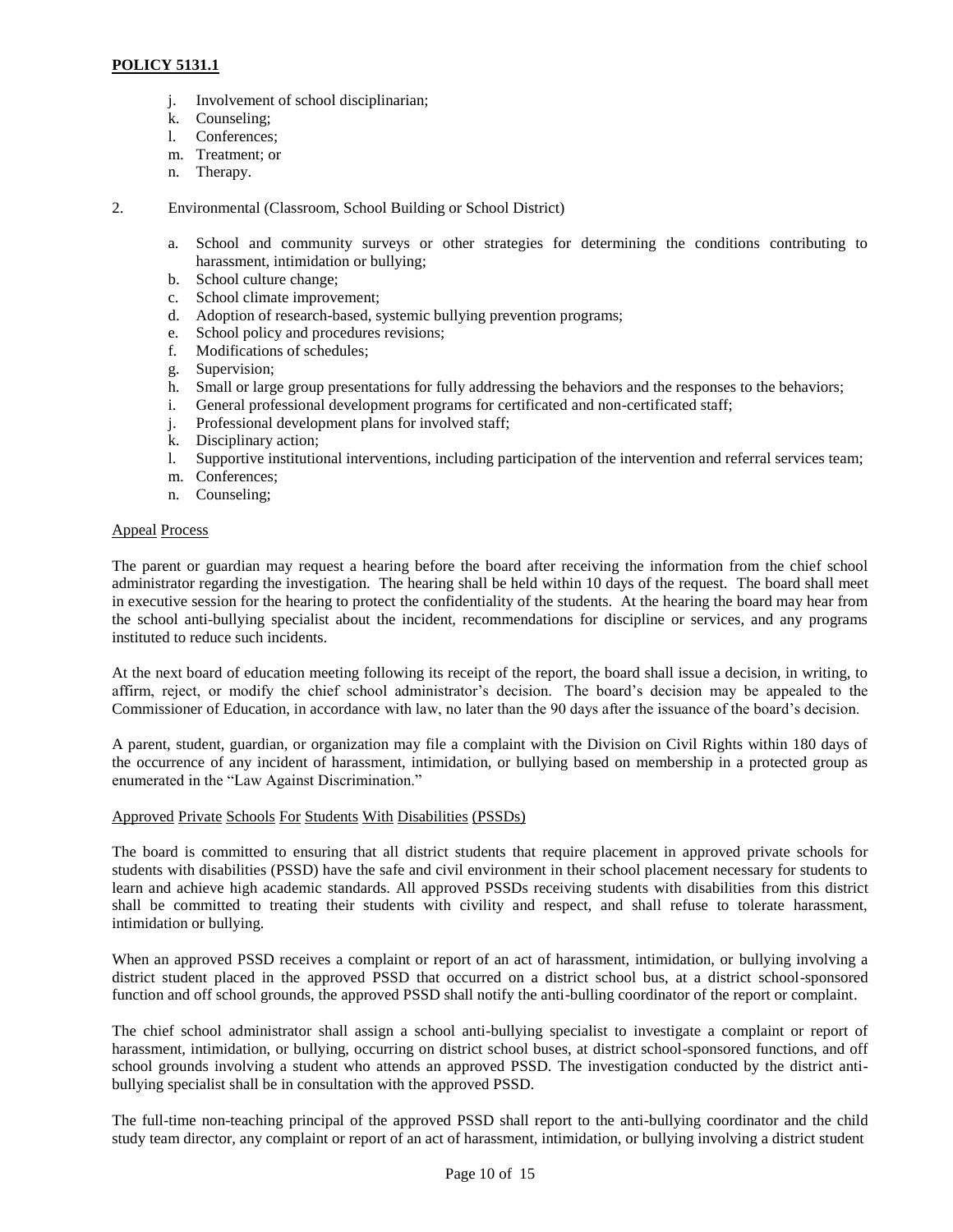placed in the approved PSSD that occurred at the PSSD or an activity sponsored by the PSSD. The report shall include the names of the district students who are parties to the harassment, intimidation, or bullying investigation and the results of each investigation. The principal of the approved PSSD shall make this report to the district anti-bullying coordinator and to the student's parents/guardians no later than five school days following the investigation's completion. The report to the district shall include information on any service(s) provided; training established; and, discipline imposed or other action taken or recommended by the full-time non-teaching principal of the PSSD.

Once an incident of harassment, intimidation, or bullying is identified, the full-time non-teaching principal of the approved PSSD shall determine the appropriate response to address the individual circumstances in consultation and conjunction with appropriate district staff, as necessary. The approved PSSD shall not, pursuant to N.J.A.C. 6A:14- 7.6(f), unilaterally implement disciplinary action involving removal to an interim alternative educational setting, suspension of more than 10 consecutive or cumulative school days in a school year or termination of placement. Disciplinary action involving suspension and expulsion from the approved PSSD shall be implemented in conjunction with the district and according to law (N.J.A.C. 6A:14-2.8) and board policies 5114 Suspension and Expulsion and 6171.4 Special Education.

Parents or guardians of students who are parties to a harassment, intimidation, or bullying investigations conducted by this district or an approved PSSD in which their child is placed may request a hearing before the board of education concerning the information received about an investigation. Any request for a hearing before the board of education shall be filed within 60 calendar days after the written information about the harassment, intimidation, or bullying investigation is received by the district and the parents or guardians. The hearing before the board shall be scheduled in collaboration with the approved PSSD and held by the board within 10 business days of the request. The approved PSSD and the board shall coordinate the policies and procedures for conducting such hearings.

### Week of Respect

The week beginning with the first Monday in October of each year is designated as a "Week of Respect" in the State of New Jersey. The district, in order to recognize the importance of character education, shall observe the week by providing age-appropriate instruction focusing on preventing harassment, intimidation, or bullying as defined by law (N.J.S.A. 18A:37-14). Throughout the school year the district shall provide ongoing age-appropriate instruction focusing on preventing harassment, intimidation, and bullying in accordance with the Core Curriculum Content Standards.

### **Training**

A. School Leaders

Any school leader who holds a position that requires the possession of a chief school administrator, principal, or supervisor endorsement shall complete training on issues of school ethics, school law, and school governance as part of the professional development for school leaders required in accordance with State Board of Education regulations. This training shall also include information on the prevention of harassment, intimidation, and bullying (N.J.S.A. 18A:26-8.2).

### B. Teaching Staff Development

Each public school teaching staff member shall complete at least two hours of instruction in suicide prevention, to be provided by a licensed health care professional with training and experience in mental health issues, in each professional development period. The instruction in suicide prevention shall include information on the relationship between the risk of suicide and incidents of harassment, intimidation, and bullying and information on reducing the risk of suicide in students who are members of communities identified as having members at high risk of suicide (N.J.S.A. 18A:6-112).

C. Board Members

Within one year after being newly elected or appointed or being re-elected or re-appointed to the board of education, a board member shall complete a training program on harassment, intimidation, and bullying in schools, including a school district's responsibilities as required by law  $(N.J.S.A. 18A:37-13 \text{ et seq.})$ . A board member shall be required to complete the program only once (N.J.S.A. 18A:12-33).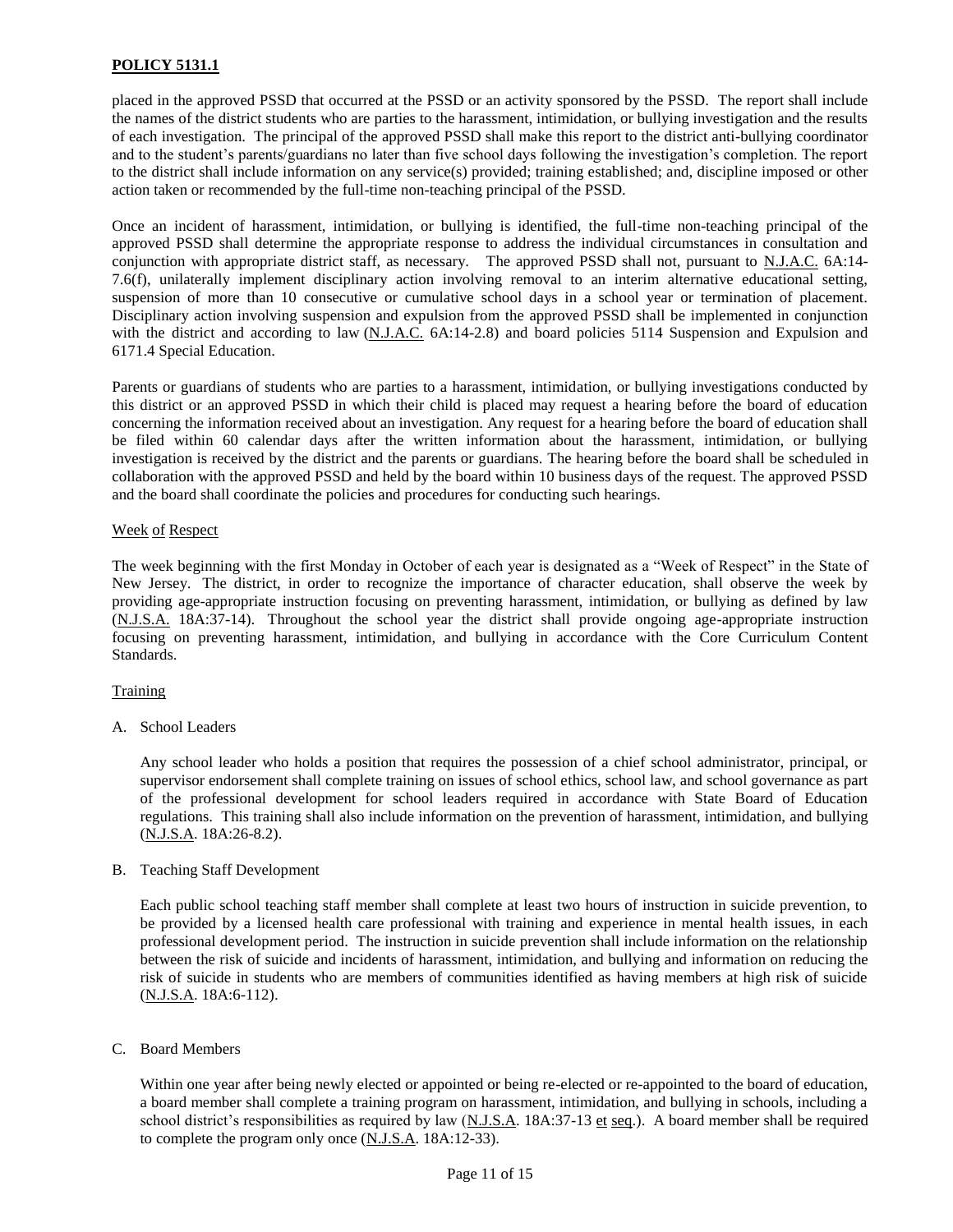D. Staff, Student and Volunteer Training

The school district shall:

- 1. Provide training on the school district's harassment, intimidation, or bullying policy to school employees and volunteers who have significant contact with students;
- 2. Provide ongoing staff training, in cooperation with the Department of Education, in fulfilling the reporting requirements:
- 3. Ensure that the training includes instruction on preventing bullying on the basis of the protected categories as required by law (N.J.S.A.18A:37-14) and other distinguishing characteristics that may incite incidents of discrimination, harassment, intimidation, or bullying; and
- 4. Develop a process for discussing the district's harassment, intimidation or bullying policy with students.

The board shall annually examine the training needs of school employees and volunteers who have significant contact with students for the effective implementation of the harassment, intimidation, or bullying policies, procedures, programs, and initiatives of the district board of education and implement training programs for school employees and volunteers who have significant contact with students. The annual examination of training needs shall take into consideration the findings of the annual review and update of the code of student conduct.

Information regarding the school district policy against harassment, intimidation or bullying shall be incorporated into a school's employee training program and shall be provided to full-time and part-time staff, volunteers who have significant contact with students, and those persons contracted by the district to provide services to students.

Throughout the school year, the district shall provide ongoing age-appropriate instruction on preventing harassment, intimidation and bullying, consistent with the New Jersey Student Learning Standards.

### Reporting to the Board

Two times each year between September 1 and January 1 and between January 1 and June 30, the school board shall hold a public hearing at which the chief school administrator will report to the board of education all acts of violence, vandalism, and harassment, intimidation, or bullying (HIB) which occurred during the previous reporting period. The report shall include the number of HIB reports in the schools, the status of all investigations, the nature of the HIB, and other data required by law.

- A. The number of reports of harassment, intimidation, or bullying;
- B. The status of all investigations;
- C. The nature of the bullying based on one of the protected categories identified in N.J.S.A. 18A:37-14 such as race, color, religion, ancestry, national origin, gender, sexual orientation, gender identity and expression, or a mental, physical or sensory disability, or by any other distinguishing characteristic;
- D. The names of the investigators;
- E. The type and nature of any discipline imposed on any student engaged in harassment, intimidation, or bullying; and
- F. Any other measures imposed, training conducted, or programs implemented, to reduce harassment, intimidation, or bullying.

#### Reporting to the Department of Education

The information, including but not limited to, oral reports, written reports or electronic reports shall also be reported once during each reporting period between September 1 and January 1 and between January 1 and June 30, to the Department of Education. The report shall include:

A. Data broken down by the enumerated categories including the protected categories as listed above and the type of harassment, intimidation and bullying (any gesture; any written, verbal or physical act; or any electronic communication, whether it be a single or series of incidents); and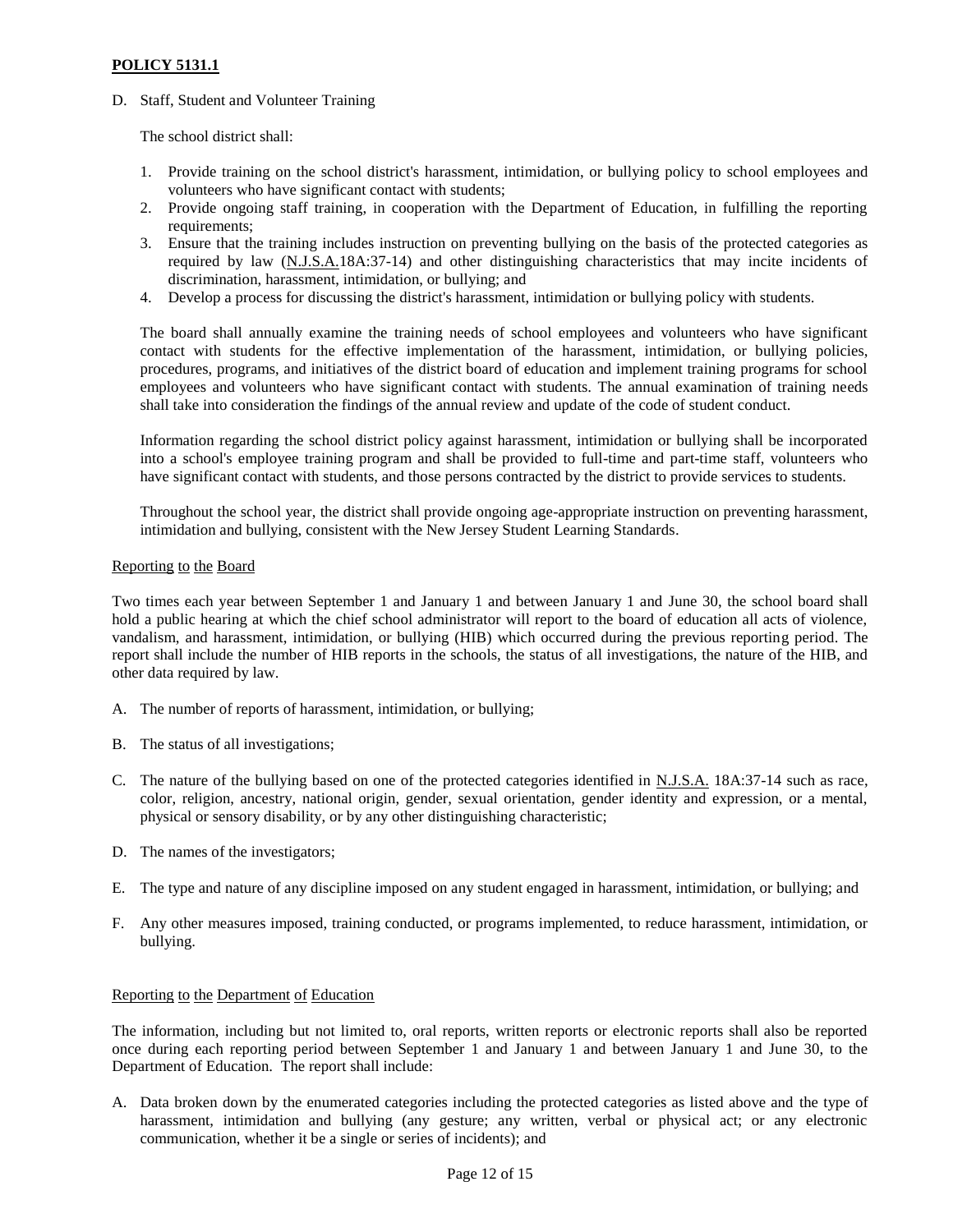B. Data broken down by each school in the district, in addition to district-wide data.

The report shall be used to grade each school for the purpose of assessing its effort to implement policies and programs consistent with law (N.J.S.A. 18A:37-13 et seq.). The district shall receive a grade determined by averaging the grades of all the schools in the district.

Each school shall post the grade received by the school and the overall district grade on the homepage of the school's website. The district shall post all the grades for each school of the district and the overall district grade on the homepage of the district's website. A link to the report shall be available on the district's website. The information shall be posted on the websites within 10 days of the receipt of a grade by the school and district.

It shall be a violation to improperly release any confidential information not authorized by federal or State law for public release.

The chief school administrator will annually submit the report to the Department of Education utilizing the Student Safety Data System (SSDS). The chief school administrator shall accurately report on each incident of violence, vandalism, alcohol and other drug abuse, and incident of harassment intimidation and bullying within the school district. Any allegations of falsification of data will be reviewed by the board of education using the requirements and procedures set forth in N.J.A.C. 6A:16-5.3(g).

The State Board of Education shall impose penalties on any school employee who knowingly falsifies the report. Therefore, the chief school administrator shall make a reasonable effort to verify reports of violence, vandalism, and harassment, intimidation, or bullying. The board shall provide ongoing staff training, in cooperation with the Department of Education, in fulfilling the reporting requirements. The majority representative of the school employees shall have access monthly to the number and disposition of all reported acts of school violence, vandalism, and harassment, intimidation, or bullying.

### Program Assessment and Review

Schools and school districts shall annually establish, implement, document, and assess bullying prevention programs or approaches, and other initiatives involving school staff, students, administrators, volunteers, parents, law enforcement and community members. The programs or approaches shall be designed to create school-wide conditions to prevent and address harassment, intimidation, and bullying.

### Policy Development and Review

The district harassment, intimidation and bullying policy shall be adopted through a process that includes representation of parents or guardians, school employees, volunteers, students, administrators, and community representatives.

The district shall annually conduct a re-evaluation, reassessment, and review of this policy, making any necessary revisions and additions. The board shall include input from the school anti-bullying specialists in conducting its reevaluation, reassessment, and review. The district shall transmit a copy of the revised policy to the appropriate executive county superintendent within 30 school days of the revision (beginning September 1, 2011).

#### Publication, Dissemination and Implementation

In publicizing this policy, the community including students, staff, board members, contracted service providers, visitors and volunteers, shall be duly notified that the rules detailed within apply to any incident of harassment intimidation and bullying that takes place on school grounds**,** at any school-sponsored function or on a school bus, or off school grounds that substantially disrupts or interferes with the orderly operation of the school or the rights of other students in accordance with law.

The chief school administrator shall take the following steps to publicize this policy:

- A. Provide a link to this policy on a prominent place on the district website;
- B. Provide a link to this policy on a prominent place on each school's website;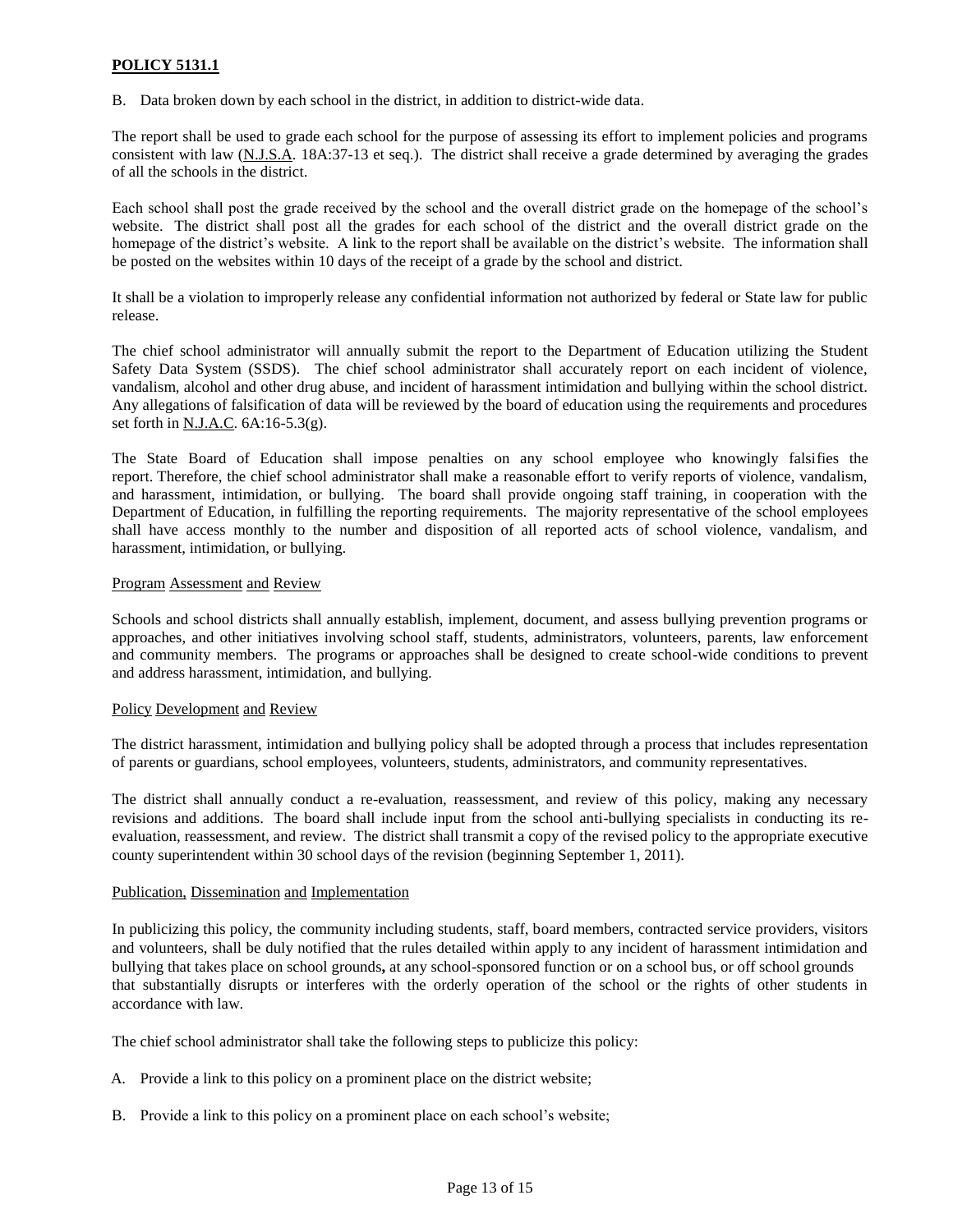- C. Distribute this policy annually to all staff, students and parents/guardians; and
- D. Print this policy in any district publication that sets forth the comprehensive rules, procedures and standards of student conduct and in student handbooks;

The district shall notify students and parents/guardians that the policy is available on the district's website. The district shall publish the name, school phone number, school address and school email address of the district anti-bullying coordinator on the home page of the district website. Each school within the district shall publish the name, school phone number, school address and school email address of the district anti-bullying coordinator and their school anti-bullying specialist on the home page of the school's website. The information concerning the district anti-bullying coordinator and the school anti-bullying specialists shall also be maintained on the Department of Education's website.

Additionally, the district shall make available, in an easily accessible location of its website, the Department of Education's guidance document for the use by parent/guardians, students and district staff to assist in resolving complaints concerning student harassment, intimidation or bullying.

The chief school administrator shall ensure that the rules for this policy are applied consistently with the district's code of student conduct (N.J.A.C. 6A:16-7) and all applicable laws and regulations. All disciplinary sanctions shall be carried out with necessary due process.

This and all related policies shall be reviewed on a regular basis.

| Legal References: | N.J.S.A. 2A:4A-60 et al.     | Disclosure of juvenile information; penalties for<br>disclosure                                        |
|-------------------|------------------------------|--------------------------------------------------------------------------------------------------------|
|                   | N.J.S.A. 10:5-1 et seq.      | Law Against Discrimination                                                                             |
|                   | N.J.S.A. 18A:6-112           | Instruction on suicide prevention for public school<br>teaching staff                                  |
|                   | N.J.S.A. 18A:11-1            | General mandatory powers and duties                                                                    |
|                   | N.J.S.A. 18A:12-33           | Training program; requirements                                                                         |
|                   | N.J.S.A. 18A:17-46           | Reporting of certain acts by school employee;<br>annual report; public hearing (acts of violence, HIB) |
|                   | N.J.S.A. 18A:25-2            | Authority over pupils                                                                                  |
|                   | N.J.S.A. 18A:26-8.2          | School leader defined; training as part of                                                             |
|                   | professional development     |                                                                                                        |
|                   | N.J.S.A. 18A:36-19           | Pupil records; creation, maintenance and retention,<br>security and access; regulations; nonliability  |
|                   | N.J.S.A. 18A:36-19a          | Student records (Newly enrolled students; transfers of<br>records, identification)                     |
|                   | N.J.S.A. 18A:37-1 et seq.    | Submission of Pupils to Authority (Discipline)                                                         |
|                   | N.J.S.A. 18A:37-13 et seq.   | Anti-Bullying Bill of Rights Act                                                                       |
|                   | See particularly:            |                                                                                                        |
|                   | N.J.S.A. 18A:37-14, -15, -17 | Harassment, intimidation, and bullying                                                                 |
|                   | N.J.S.A. 18A:54-20           | Powers of board (county vocational schools)                                                            |
|                   | N.J.A.C. 6A:14-2.8           | Discipline/suspension/expulsions (students with<br>disabilities)                                       |
|                   | N.J.A.C. 6A:16-1.1 et seq.   | Programs to support student development (includes<br>student conduct code)                             |
|                   | See particularly:            |                                                                                                        |
|                   | N.J.A.C. 6A:16-7.1,          |                                                                                                        |
|                   | $-7.5, -7.6, -7.7$           |                                                                                                        |
|                   |                              |                                                                                                        |

Gebser v. Lago Vista Independent School District 524 U.S. 274 (1989) United States Supreme Court addresses the standard by which a district will be held liable for sexual harassment of a student by a school employee under Title IX --requires actual notice and deliberate indifference.

Davis v. Monroe County Board of Education 526 U.S. 629 (1999) United States Supreme Court establishes the standard under which a school district may be liable under Title IX for sexual harassment of one student by another student. The district will be liable for damages only where the school officials are proven to have been deliberately indifferent to harassment of which it is actually aware. The harassment must be "severe, pervasive and objectively offensive."